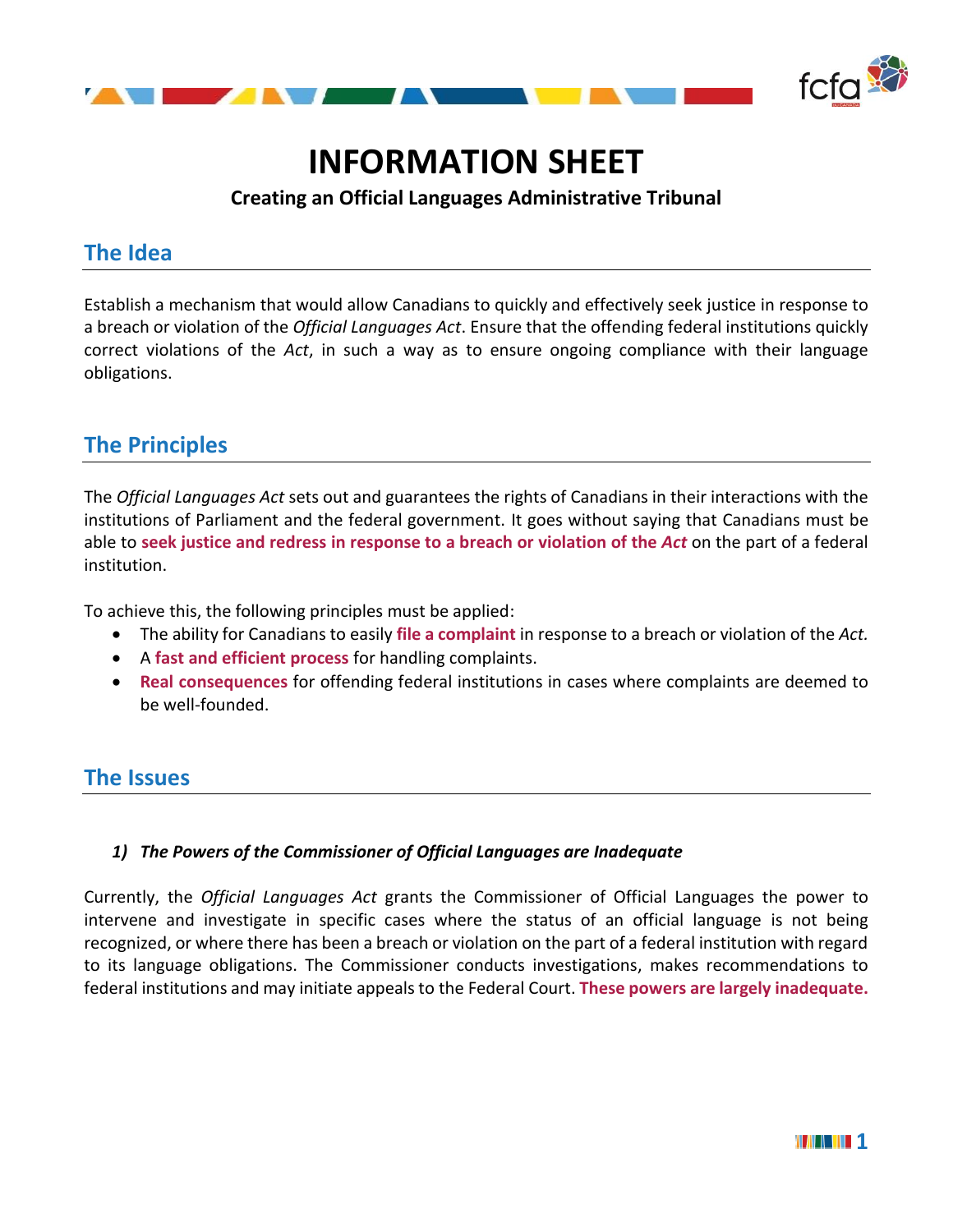

• The Commissioner's recommendations remain just that: recommendations. Federal institutions are free to follow them… or not. **It is not uncommon for recommendations to be ignored or only partially implemented**. As a result, the Commissioner's role as the *Act*'s watchdog is not always taken seriously.

AT AN AN A

• The Commissioner of Official Languages **cannot impose penalties** on federal institutions that violate the *Act*.

#### **Example**

A special report on Air Canada (2016) shows that the Commissioner's powers are inadequate to ensure that the carrier complied with the *Official Languages Act*: *"This special report clearly demonstrates that Air Canada has been having problems (…) since 1969. The airline is in a class of its own, for both number of complaints and ongoing systemic problems."*

- *2) Even if the Powers of the Commissioner of Official Languages Were Increased, His or Her Role is not to be a Judge*
- Although the *Act* grants the Commissioner of Official Languages the power to initiate legal proceedings against federal institutions, **he or she rarely uses this power**.
- Generally speaking, the Commissioner of Official Languages acts as an ombudsman. He or she seeks to raise understanding and awareness regarding linguistic duality among the political class, federal institutions and Canadian society at large. The Commissioner also establishes principles and best practices for complying with language obligations. **His or her role is not to coerce but to persuade**.
- In order to seek justice, citizens and language rights groups are **forced to intervene before the courts on their own.** This requires investing a significant amount of time and resources, above and beyond what support the Court Challenges Program can provide.
- *3) Often, the Process of Handling Complaints Filed with the Office of the Commissioner of Official Languages is Slow and the Results Prove Unsatisfactory*

#### **Example**

In 2013, the *Alliance nationale de l'industrie musicale* (ANIM) filed a complaint with the Commissioner of Official Languages against the Canadian Radio-television and Telecommunications Commission (CRTC). ANIM received the preliminary investigation report from the Commissioner's office in 2018, **five years after the complaint was filed**.

Many of the investigations launched by the Commissioner of Official Languages take **multiple years** to complete. For a citizen, having to wait over a year for a report containing non-binding recommendations to a federal institution isn't conducive to feeling like justice has been served.